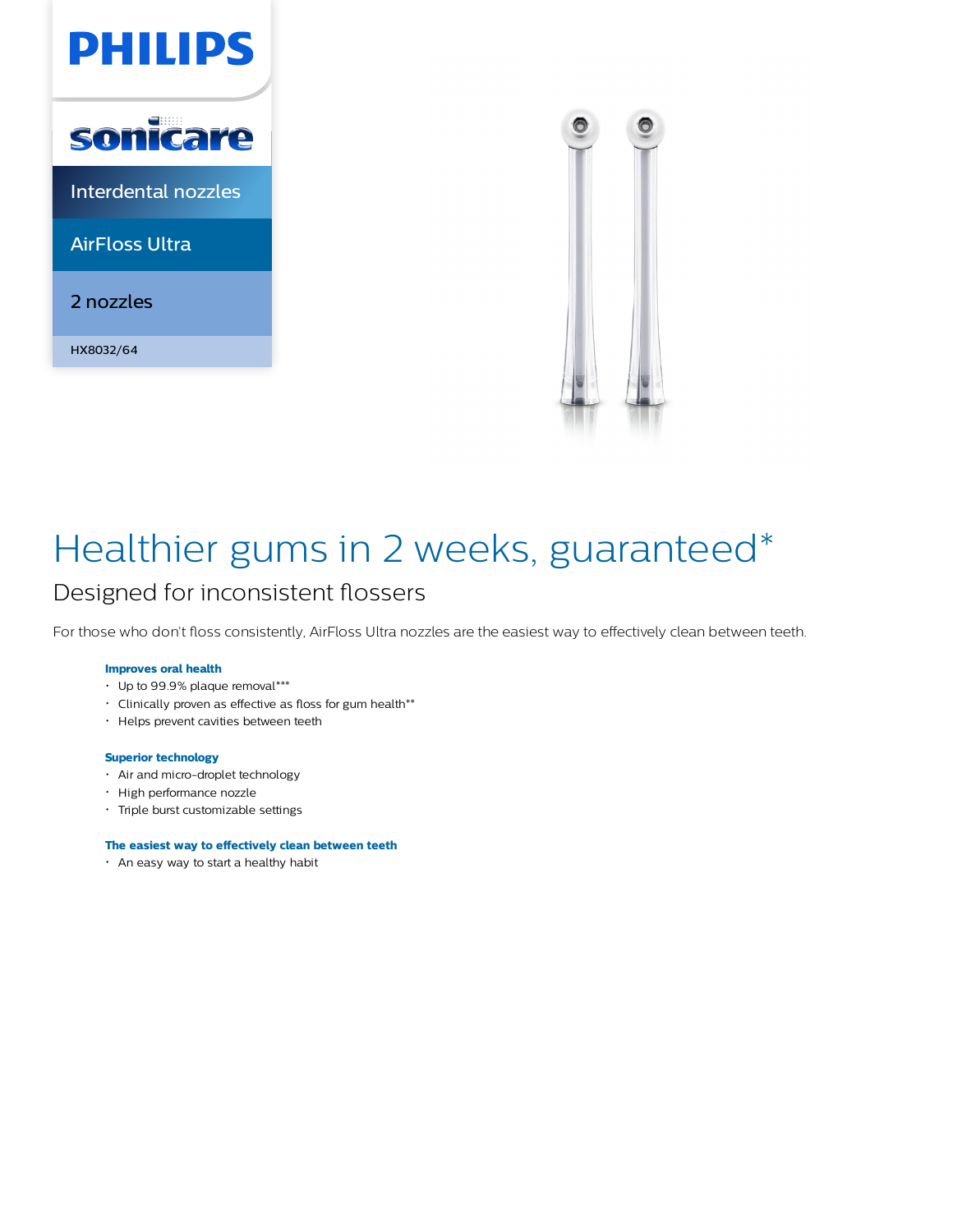### **Highlights**

#### **Up to 99.9% plaque removal**



AirFloss Pro/Ultra removes up to 99.9% of plaque from treated areas.\*\*\*

#### **Micro-droplet technology**



Our clinically-proven results are possible from our unique technology that combines air and mouthwash or water to powerfully yet gently clean between teeth and along the gumline.

#### **Easily start a healthy habit**



Interproximal cleaning is very important to overall oral health. AirFloss is an easy way to clean deeper between teeth, helping to form a healthy habit.

#### **Better gum health**



Philips Sonicare AirFloss Pro/Ultra is clinically proven to improve gum health as much as floss.\*\* Helps improve gum health in as little as two weeks.

#### **Helps prevent cavities**



By gently bursting away plaque that brushing missed, Philips Sonicare AirFloss Pro/Ultra helps prevent cavities from forming in the spaces between your teeth.

#### **High performance nozzle**



The new AirFloss Pro/Ultra high performance nozzle amplifies the power of our air and microdroplet technology to be more effective and efficient than ever.

#### **Triple burst customization**



AirFloss Pro/Ultra's powerful spray can be customized to your liking, with single, double or triple bursts for each press of the activation button.